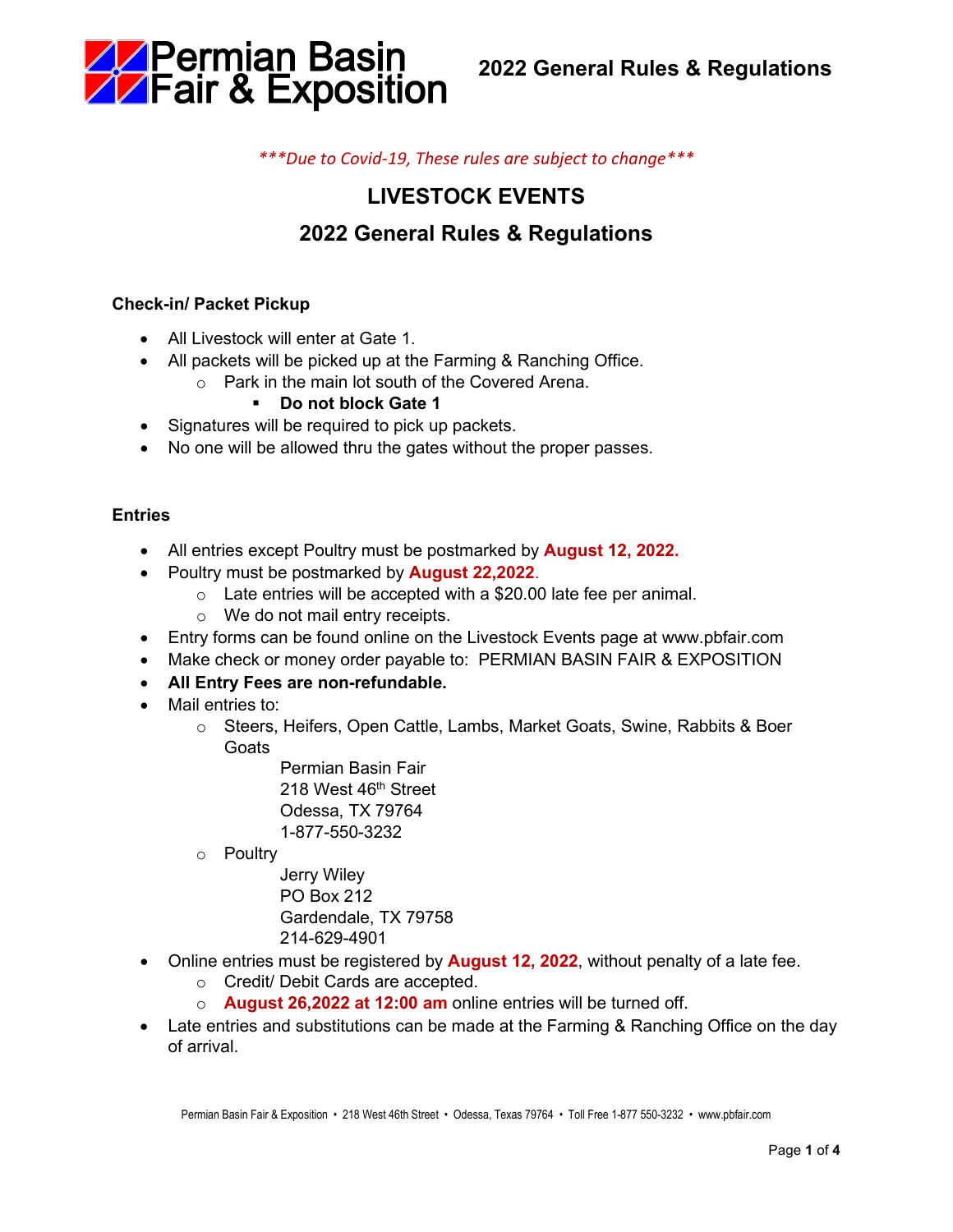



- Entry Fees
	- o Open Cattle \$35 per entry
	- o Steers & Heifers,
		- Show A \$35.00 per entry
		- Show B \$35.00 per entry (must be registered in Show A)
	- o Lamb & Market Goats
		- Show A \$25.00 per entry
		- Show B \$25.00 per entry (must be registered in Show A)
	- $\circ$  Swine \$25.00 per entry
	- o Boer Goats \$25.00 per entry
	- o Poultry \$2.00 per bird
	- o Rabbits TBD
- No limit on the number of entries an exhibitor may enter.
- Division Show Superintendents will pre-assign stalls.
	- $\circ$  Individual stalls within a preassigned area will be on a first come, first serve basis.

### **Exhibitors**

- Each exhibitor will receive (1) pass for themselves and one (1) pass for a parent.
	- o Additional passes may be purchased for \$10 per pass.
- Each exhibitor will be responsible for being on time for their show.
	- $\circ$  The Permian Basin Fair & Exposition or any other staff associated with a show will not be responsible for ensuring exhibitors are present before they are required in the show ring.
	- $\circ$  Exhibitors will be responsible for knowing the current progress of the show and show order to ensure they are in the holding area on time.
- Adult or youth may enter Open Shows.
- Junior (Jr) Shows are open to any 4-H or FFA member who is 9 years old or in the  $3<sup>rd</sup>$ grade, but not more than 19 years old and has not graduated high school.
- All entries must be exhibited by the owner, except when an exhibitor has more than one entry in a class.
	- $\circ$  In this case, anyone else already registered in the show may exhibit the animal.
	- $\circ$  If it is a Jr show, the exhibitor must meet the requirements for the Jr show and already be registered.
- All exhibitors of champion animals receiving \$600 or more will be required to fill out a W-9 form (requires a Social Security Number) before receiving their "payback" money which can be picked up in the Farming & Ranching office.
	- $\circ$  Any exhibitor receiving \$600.00 or more in "payback" money will be mailed a 1099 form.
- Prizes will be awarded to Breed Champions & Reserve Breed Champions only in the Swine and Lamb shows.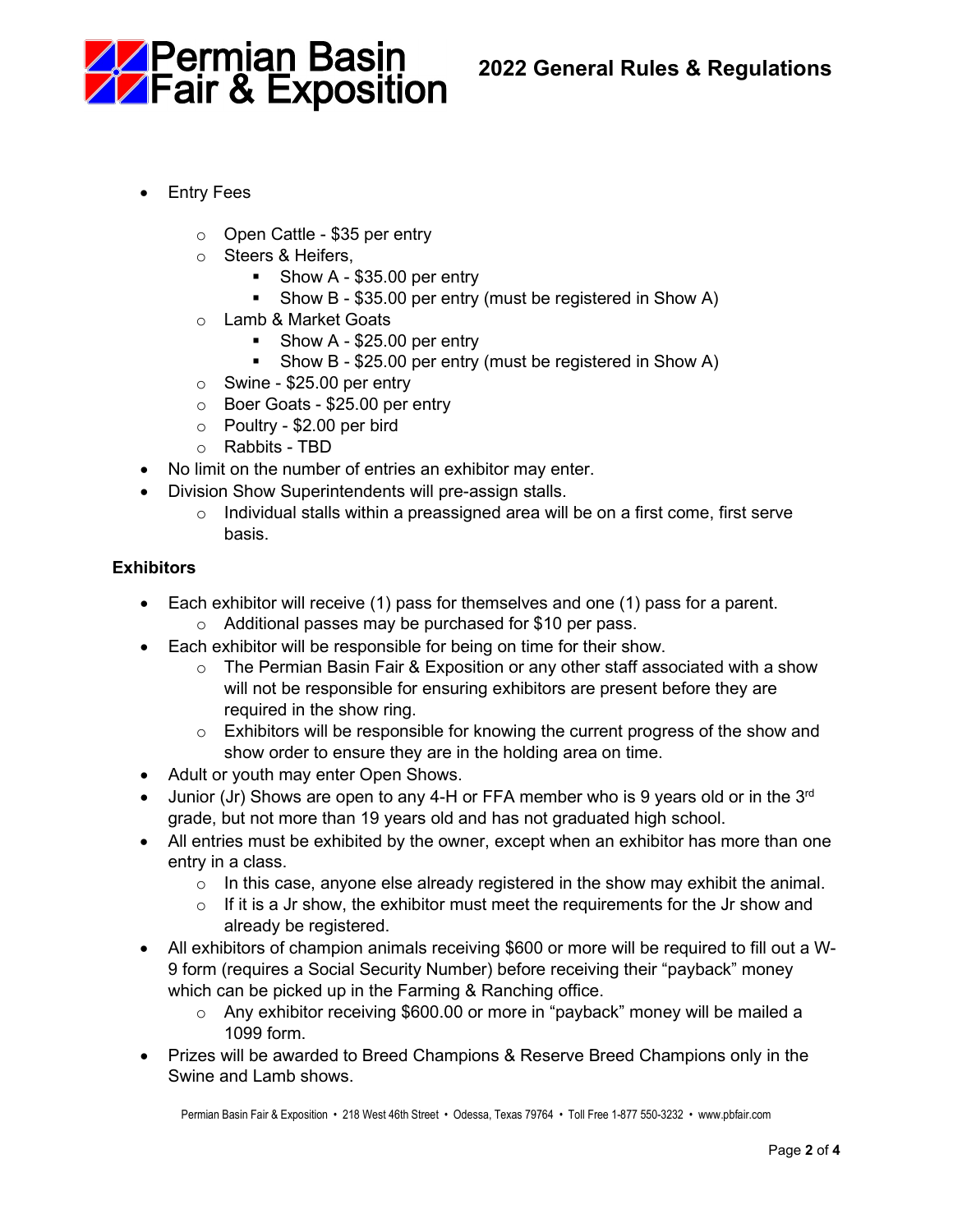

- Trophy buckles will be awarded to the Grand Champion and Reserve Champion of a division
- Showmanship buckles will be awarded to the Sr. & Jr. Showman for Steers & Heifers, Lambs, Market Goats, Rabbit & Swine.
	- $\circ$  Showmanship exhibitors will be chosen from each class of a division to return to participate in the showmanship contest.
	- $\circ$  Showmanship exhibitors must be wearing their exhibitor number.

## **General**

- The selling of livestock, rabbits or poultry is NOT permitted on the fairgrounds.
- The Ector County Coliseum fairgrounds are a licensed premise.
	- $\circ$  No alcohol is allowed to be brought onto the fairgrounds.
- Only those animals entered in a show may be brought onto the fairgrounds.
- The Permian Basin Fair & Exposition assumes no responsibility of the care, custody or control of any exhibitors Livestock or the exhibitor's equipment.
	- $\circ$  However, reasonable precautions will be taken to protect the property and exhibits of the exhibitors.
	- $\circ$  Security guards will be on duty nightly.
- Decisions of the classifier and judge of each division will be final.
	- $\circ$  Any animal classified out of the class in which it is entered will be moved to the appropriate class by the classifier.
	- o Protests will not be considered.
	- $\circ$  Any objection or interference by an exhibitor, parent, agent or teacher may cause immediate removal of livestock and parties involved from the fair grounds and barred from future shows.
- Livestock washing allowed only in wash racks.
	- o No livestock washing allowed in barns or outside
- No trimming stalls or blocking tables will be allowed on the east side of the livestock barns.
	- $\circ$  They will be allowed on the North, South & West sides of the barns.
- Show animals are expected to be trained to lead easily and handle properly through processing in the show ring.
	- $\circ$  Any animals determined to be unruly by a show superintendent or judge may be removed from the show.
- Parents will not be allowed to assist exhibitors in the show ring.